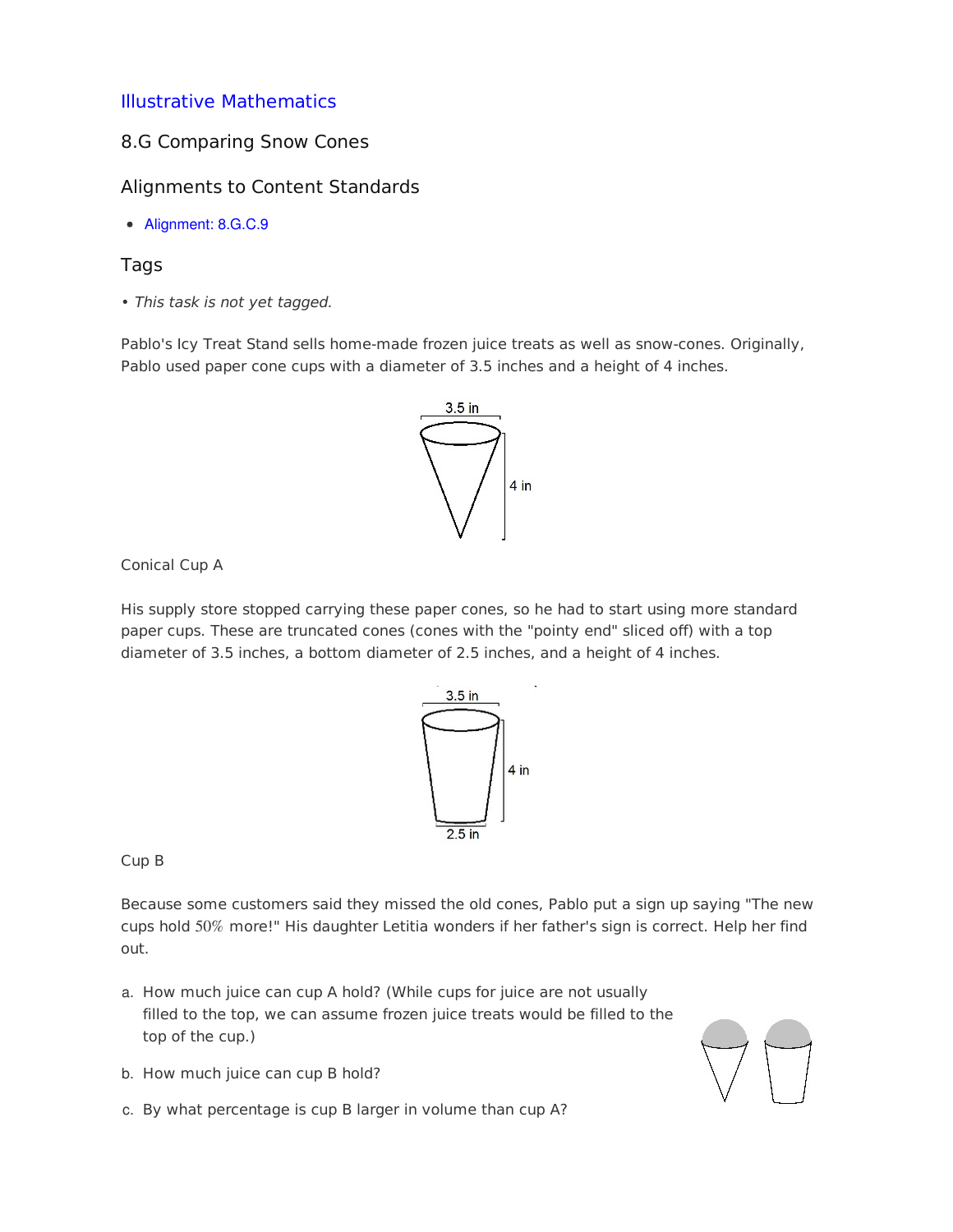- d. Snow cones have ice filling the cup as well as a hemisphere of ice sticking out of the top of each cup. How much ice is in a snow cone for each cup?
- e. By what percentage is the snow cone in cup B larger than the snow cone in conical cup A?
- f. Is Pablo's sign accurate?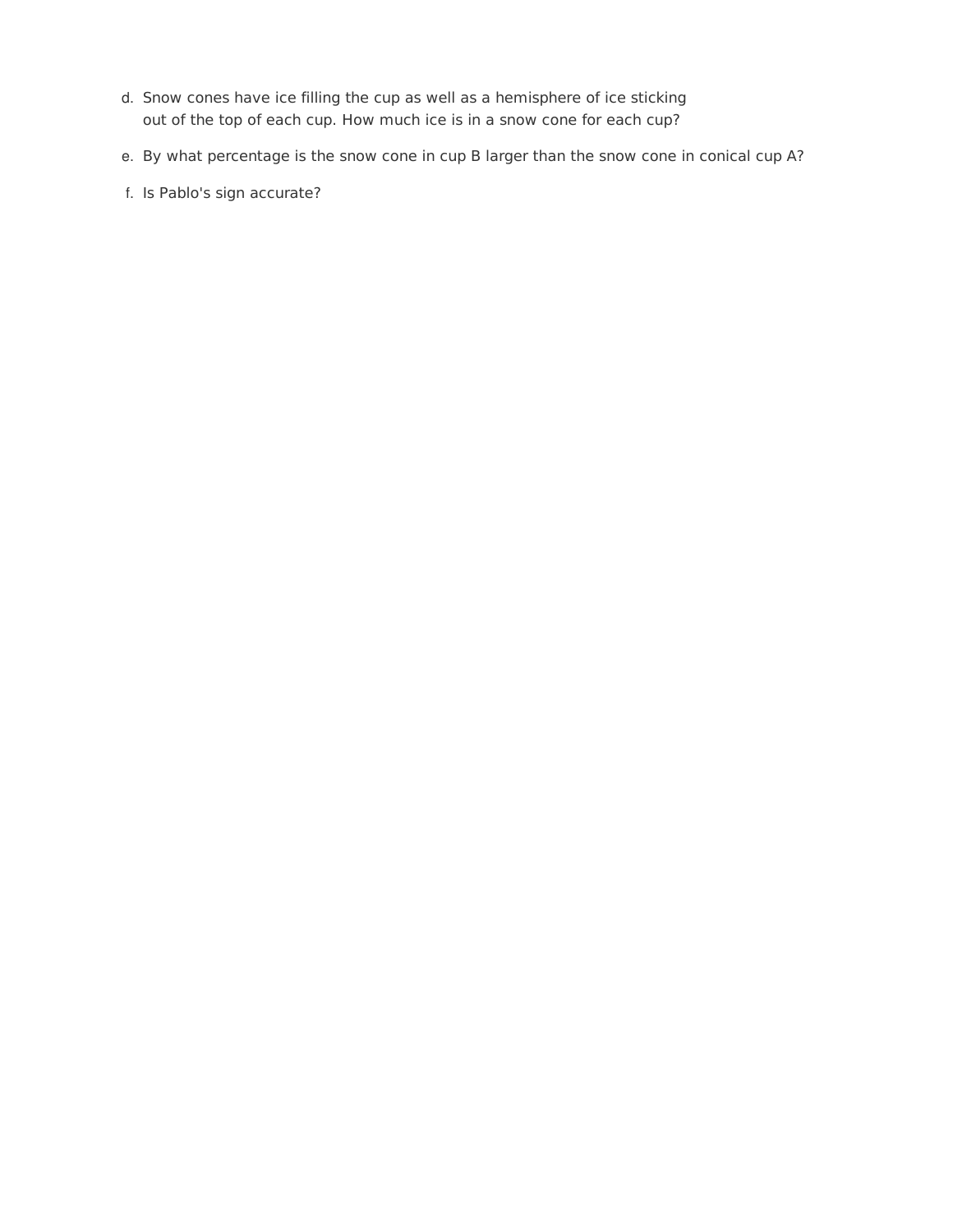# **Commentary**

Students will just be learning about similarity in this grade, so they may not recognize that it is needed in this context. Teachers should be prepared to give support to students who are struggling with this part of the task. To simplify the task, the teacher can just tell the students that based on the slant of the truncated conical cup, the complete cone would be 14 in tall and the part that was sliced off was 10 inches tall. (See solution for an explanation.)

There is a worthwhile discussion to be had about parts (c) and (e). The percentage increase is smaller for the snow cones than it was for the juice treats. The snow cones have volume which is equal to those of the juice treats plus the volume of the dome, which is the same in both cases. Adding the same number to two numbers in a ratio will always make their ratio closer to one, which in this case means that the ratio - and thus percentage increase - would be smaller.

Algebraically, we can call the volume of the truncated conical cup  $T$ , the volume of the conical cup  $C$  and the volume of the snow dome  $D$ . So from the computations in the solution we have, for example, that  $\frac{T}{C}$  is roughly 2.23.

But we only need to know that  $T \ge C$  or  $\frac{T}{C} \ge 1$ , to deduce that  $\frac{T+D}{C+D} \le \frac{T}{C}$ . To see this we compare *C*+*D T C*

$$
(T+D)\times C = TC + DC
$$

with

$$
T \times (C + D) = TC + TD,
$$

and see the latter is larger because  $CD \leq TD$ , which we know because  $C \leq T$ . Because the ratio has decreased when adding *D* to the numerator and denominator, the percentage difference has also decreased.

Indeed, if the "dome" part were even larger, the percentage increase would be smaller. If the dome were large enough, Pablo's sign would need to be changed (in reference to the snow cones) because there would be less than  $50\%$  more in the truncated cone cup.

Submitted by Michelle Mourtgos of Grantsville Junior High School to the fourth Illustrative Mathematics Task Writing Contest.

#### **Solutions**

Solution: Solution

a. Volume of conical cup A

Let  $d$  be the diameter,  $r$  the radius, and  $h$  the height of the cone. Then the volume  $v$  is:

$$
v = \frac{1}{3} \pi r^2 h
$$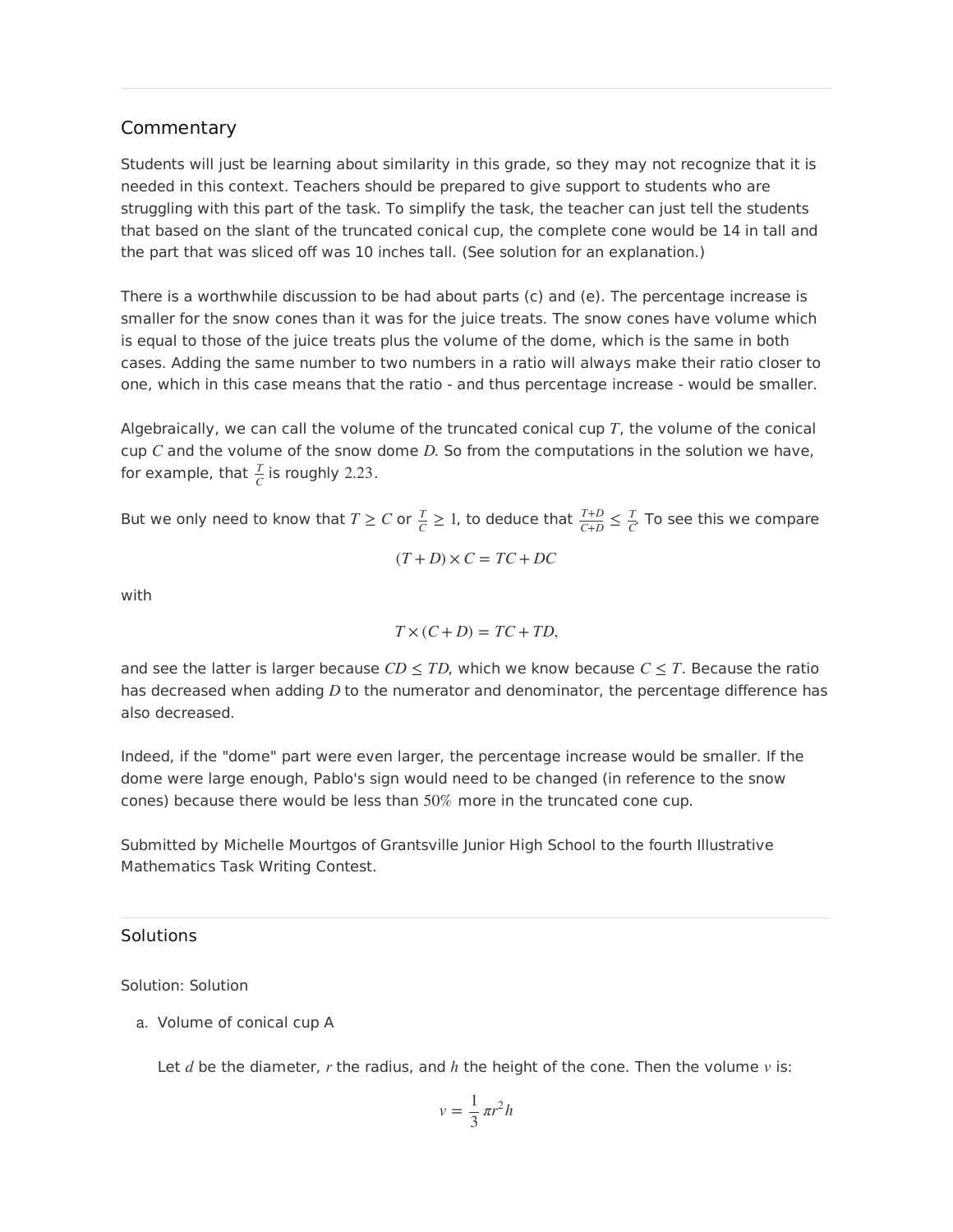Using the values given in the problem, we have:

$$
d = 3.5 \text{ in}
$$
  
\n
$$
h = 4 \text{ in}
$$
  
\n
$$
r = \frac{d}{2} = \frac{3.5}{2} = 1.75 \text{ in}
$$
  
\nVolume of Cup =  $\frac{1}{3}$ (3.14)(1.75)<sup>2</sup>(4) ≈ 12.82

So the volume of conical cup A is  $12.82 \text{ in}^3$ .

b. To find the volume of the truncated conical cup B, we need to find the volume of the large cone and the smaller cone that is cut off to make the truncated cone, and then subtract to find its volume.

If  $h$  is the height of the smaller cone that is cut off, then  $h+4$  is the height of the larger cone. To find the heights of the larger cone and the smaller cone, we can slice through the central axis of the larger cone to see an isosceles triangle.



н

Since there are two triangles with congruent angles, we know they are similar and that the side lengths are proportional. If  $h$  is the height of the smaller cone that is cut off, then  $h+4$  is the height of the larger cone. We can write the equation

$$
\frac{h}{h+4} = \frac{1.25}{1.75}
$$

which is equivalent to

$$
1.75h = 1.25h + 1.25 \cdot 4
$$

which is equivalent to

$$
0.5h=5.
$$

So  $h = 10$ , and the height of the large cone is  $14$ .

In the following formulas, we can distinguish the dimensions of the two cones by using lower case letters for the small cone and upper case letters for the larger code. For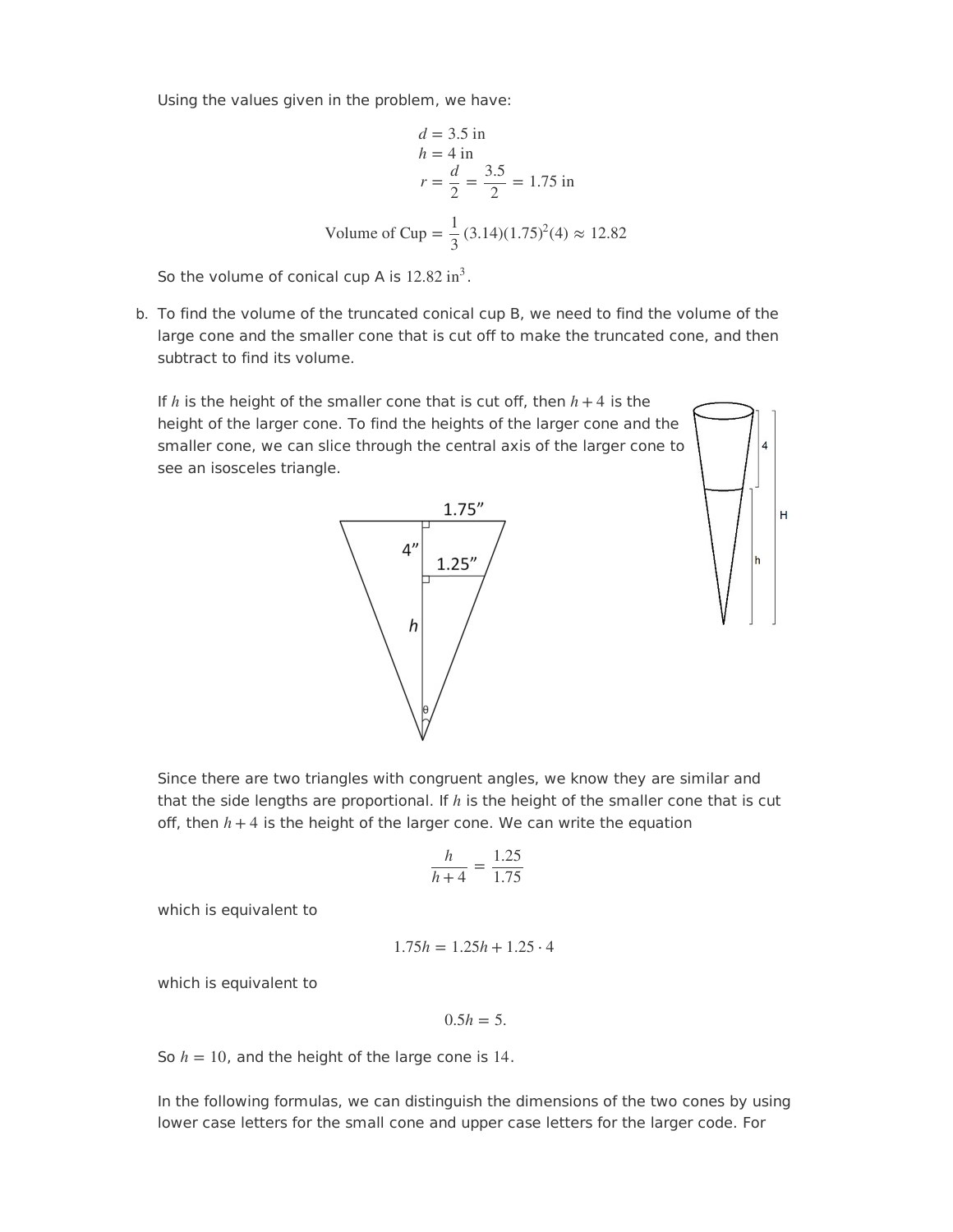example, let r represent the radius of the smaller cone and R represent the radius of the larger cone. Then we can find the volumes of each cone and subtract the smaller from the larger:

$$
R = \frac{3.5}{2} = 1.75 \text{ in}
$$
  

$$
r = \frac{2.5}{2} = 1.25 \text{ in}
$$
  

$$
H = 14
$$
  

$$
h = 10
$$

Volume of Cup = 
$$
V - v
$$
  
\n=  $\frac{1}{3} \pi R^2 H - \frac{1}{3} \pi r^2 h$   
\n=  $\frac{1}{3} (3.14)(1.75)^2 (14) - \frac{1}{3} (3.14)(1.25)^2 (10)$   
\n $\approx 28.54$ 

So the volume of cup B is  $28.54 \text{ in}^3$ .

c. Percent Comparison of Volumes

$$
\frac{28.54 - 12.82}{12.82} \approx 123\%
$$

The truncated conical cup B holds 123% more water than the conical cup A.

d. Volume of Snow Cone Dome

The volume of the dome is half the volume of a sphere, so

Volume of Dome = 
$$
\frac{1}{2}
$$
 (Volume of Sphere) =  $\frac{2}{3} \pi r^3$ 

$$
d = 3.5 \text{ in}
$$
  

$$
r = \frac{d}{2} = \frac{3.5}{2} = 1.75 \text{ in}
$$

Volume of Dome =  $\frac{2}{2}$  (3.14)(1.75)<sup>3</sup>  $\approx$  11.22 i  $\frac{2}{3}$  (3.14)(1.75)<sup>3</sup>  $\approx$  11.22 in<sup>3</sup>

Volume of Conical Cup A with Snow Cone Dome =  $12.82 + 11.22 = 24.04 \text{ in}^3$ 

Volume of Truncated Conical Cup B with Snow Cone Dome  $= 28.54 + 11.22 = 39.76$  in<sup>3</sup>

e. Percent Comparison of Snow Cones

$$
\frac{39.76 - 24.04}{24.04} \approx 65\%
$$

The snow cone in the truncated conical cup has 65% more ice than the snow cone in the conical cup.

f. Accuracy of Pablo's sign

For neither frozen treat is Pablo's sign strictly mathematically accurate. But if a vendor of something like frozen treats is promising some percentage more and is actually providing a larger